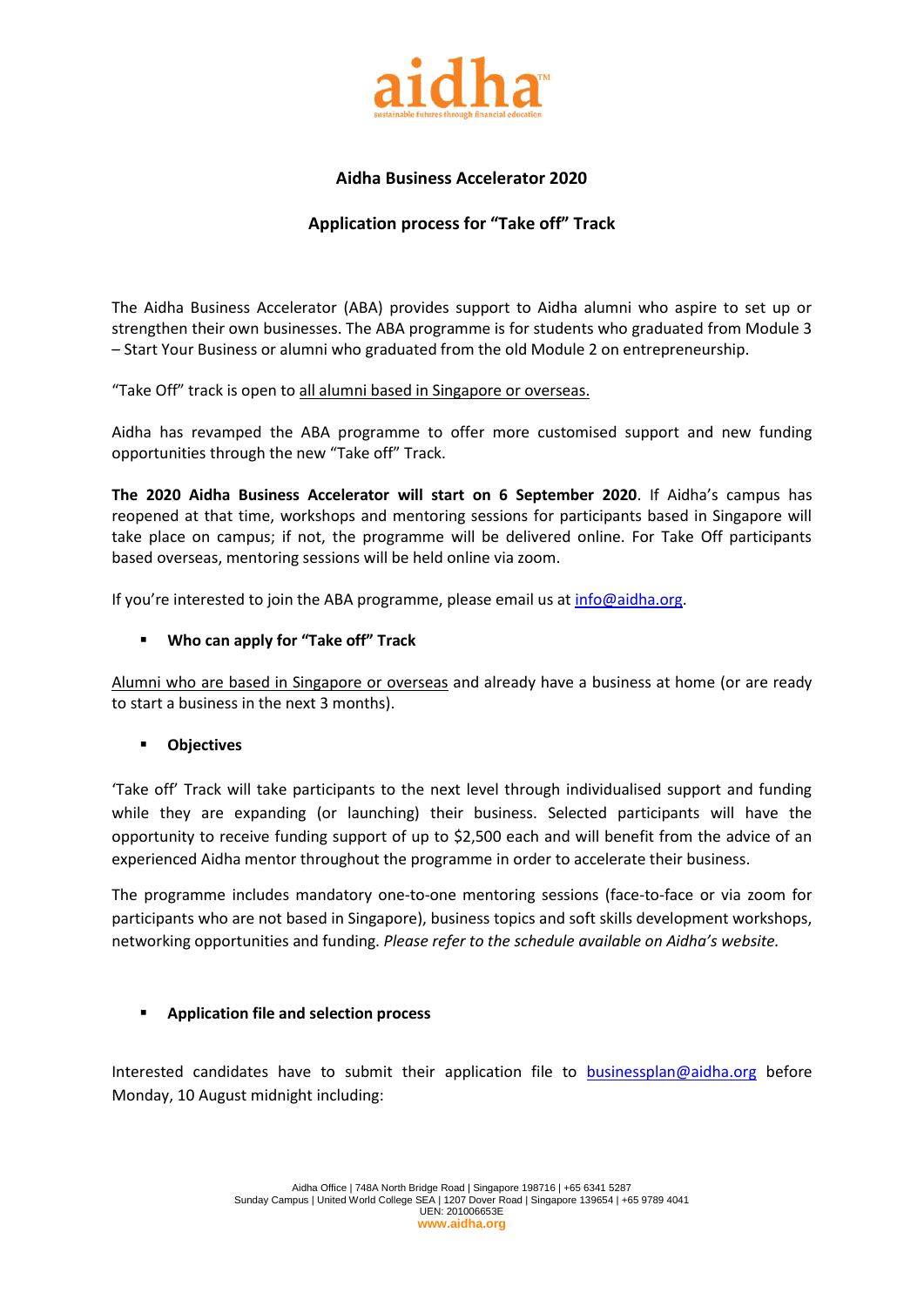### For all applicants:

- o A business plan or a business canvas (we can provide a template for the latter)
- o 2 lines to explain your motivations to join the programme
- o A short description of how the \$2,500 in funding will be used

### Plus:

- A. For applicants who already run a business:
	- At least one of these items (applicants can submit more than one!)
		- **Photos or videos of your business**
		- Accounts and financial report
		- Testimonials or videos from customers, partners, team members
		- Others (licenses, agreement with partners, references, etc.)
- B. For applicants ready to start a business in the next 3 months:
	- Overview of the financial plan to start the business
	- Proof of the necessary financial resources to start the business

- Proof that the business is ready to start. At least one of the following items (applicants can submit more than one!):

- Detail of the identified location
- **Samples**
- **■** Website
- Others (licenses, presentation of partners, etc.)

Optional: Anything that can help demonstrate the motivation and ability to run a successful business can be included in the application file.

All applications will be assessed by a Review Committee on 18 August. Short-listed candidates will be notified and invited to present in front of the Review Committee on Sunday 23 August. For candidates overseas, the presentation will be done via Zoom. Candidates will prepare a short presentation (5 min, 3-5 slides max) and they can also play a video or bring prototypes. Candidates should present how they will use the funding during their speech. The presentation will be followed by a short Q&A session.

The face-to-face interview will allow the Review Committee to assess the potential of the business idea, the ability of the candidates to succeed and make the best use of the fund provided. Based on the recommendations of the Review Committee, the Investment Committee will have final approval of the selected candidates.

5 participants maximum will be selected for 'Take off' Track.

**Funding and disbursement**